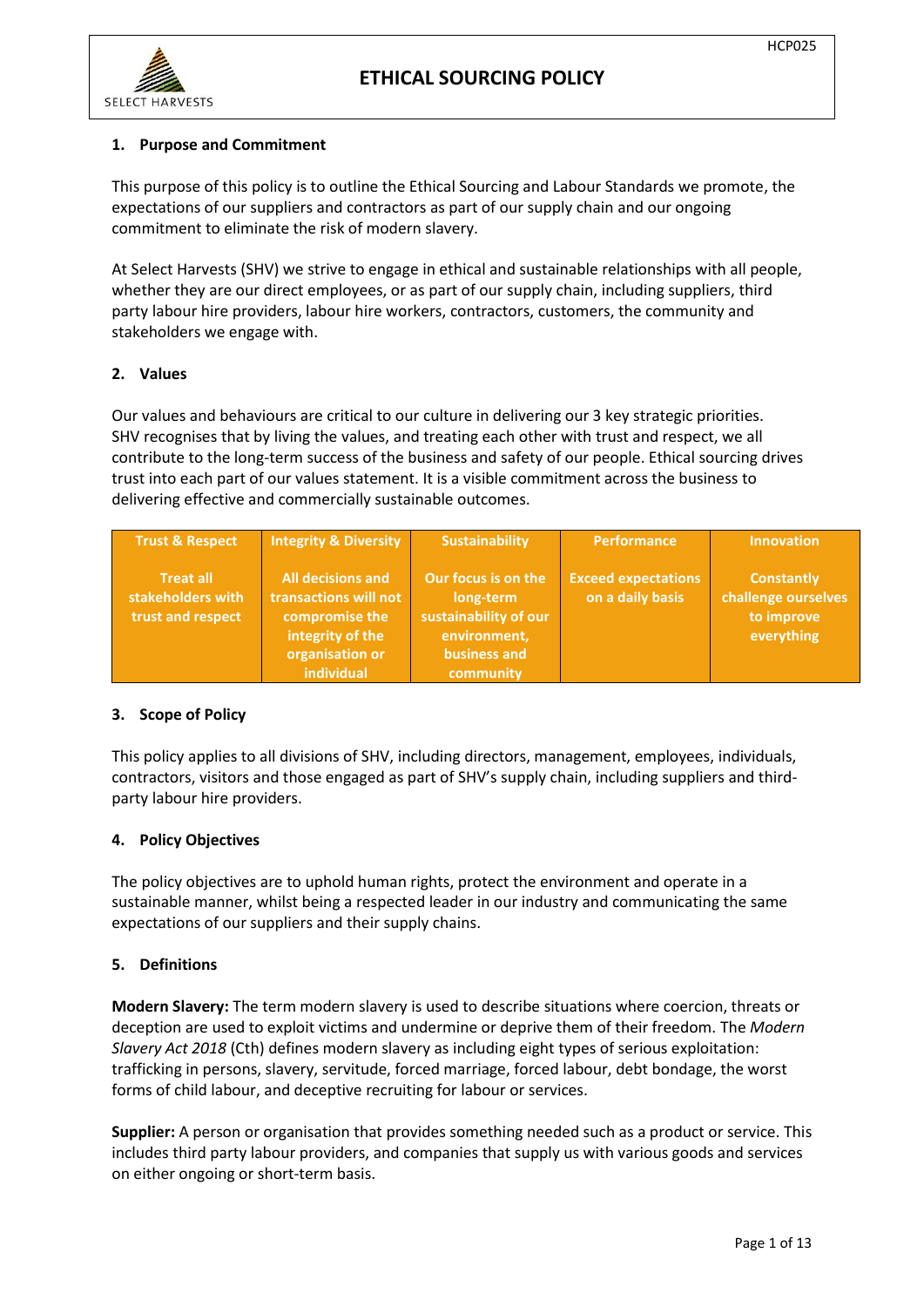

**Third Party Labour Provider (TPLP):** An organisation or Contractor that sources people to perform work/services for a company, employs/contracts the person and then provides the person to a company to perform the work/services.

**Labour Hire Agency (LHA):** A company that employs or contracts a person to perform work or service at a company site or on behalf of a company upon request from the host employer.

**Host Employer:** A host employer uses labour hire workers supplied by a TPLP.

**Labour Hire Worker (LHW):** A person who performs work or services, but is employed or contracted by an agency, not employed or contracted directly with the host employer.

**Contractor:** An individual or company that runs their own business and contracts with the company to provide material or services. This is different from Labour Hire Agency Staff.

### **6. Ethical Sourcing**

We are committed to managing the economic, environmental and social challenges across our supply chain. We believe a responsible supply chain is one that:

- Respects people, their safety and individual human rights
- Produces and manufactures safe food
- Respects the welfare of wildlife and the preservation of the environment
- Actively supports the responsible management and improvement of all resources in particular bee and water resources
- Promotes the most responsible agricultural and food manufacturing processes
- Reduces environmental impact whilst conserving scarce resources
- Ensures operating as a good citizen in our community

We achieve this by committing to:

- Employ innovative approaches to conserve resources and reduce impacts to help preserve, improve and protect the environment
- Promote responsible agricultural and food manufacturing practices
- Safeguard the quality and integrity of the food we produce, market and manufacture
- Respect people and human rights by treating our employees, suppliers, and contractors with dignity and respect and providing safe, secure and healthy work environments, and expecting the same from our supply partners

### **7. Commitment to Human Rights**

SHV is one of Australia's largest almond exporters and continues to build strong relationships in the fast-growing markets of India and China, as well as maintaining established routes to markets in Asia, Europe and the Middle East. We have a complex global supply chain with a long-standing commitment to a large number of domestic and international suppliers.

Therefore, we need to pay close attention to our supply chains, especially in areas which have historically proven to:

- Outsource activities (such as transport, cleaning, waste management, etc.)
- Hire low skilled labour
- Source of raw materials/commodities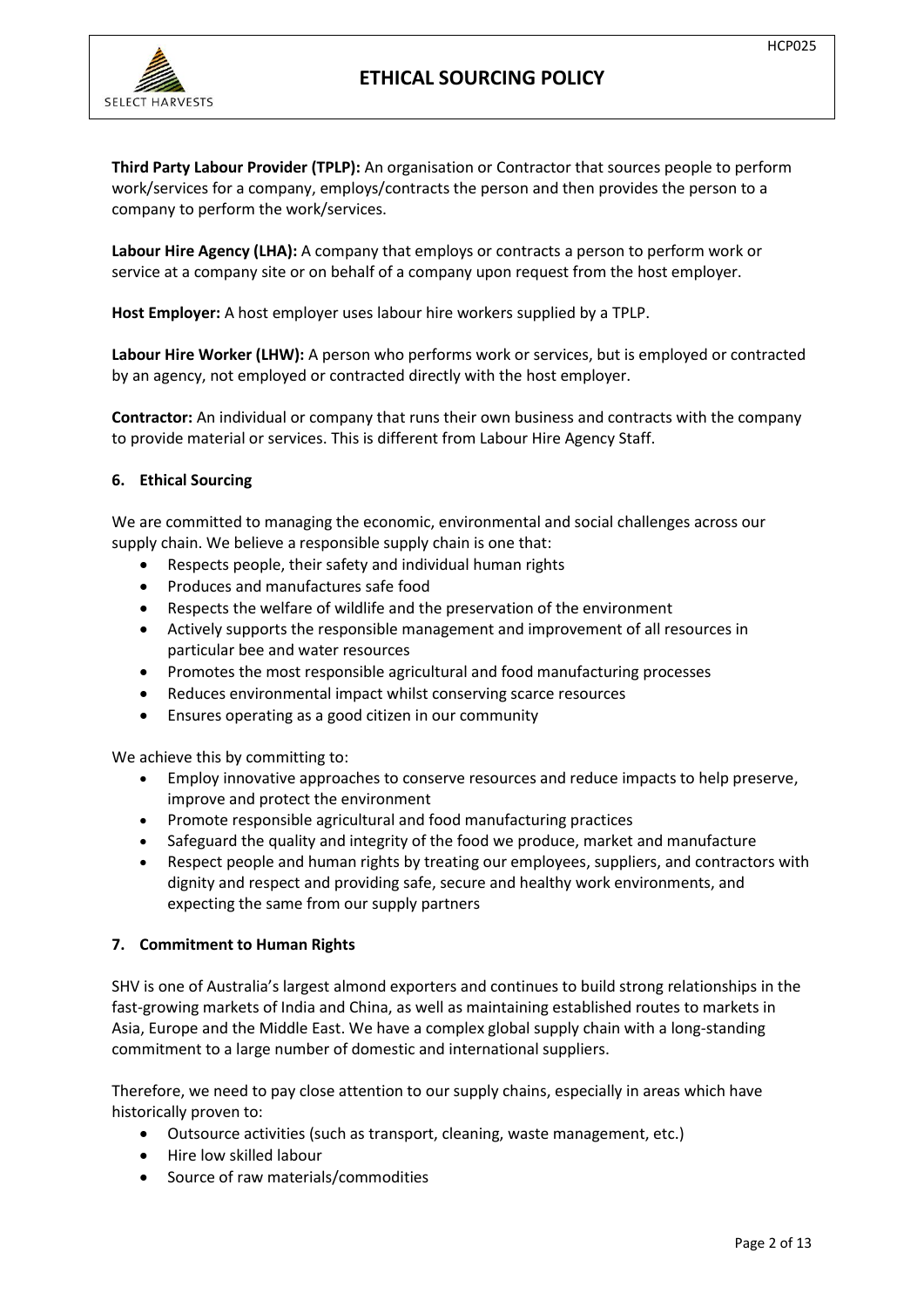

Our commitment as a company, to ensure our people are safeguarded, treated fairly and with dignity, include:

- Maintaining clear policies and procedures preventing exploitation and human trafficking, and protecting our workforce and reputation
- Developing our supply chains and suppliers by being clear regarding our expectations and standards
- Leading by example and conducting appropriate checks on all employees, third party labour providers, and suppliers
- Providing clarity on our hiring, disciplinary and termination policies
- Training Managers to remain alert and respond appropriately to indicators of slavery, listening and being approachable to employees, and raising awareness
- Providing a clear grievance process which outlines whistleblower protections
- Reviewing our Ethical Sourcing and Labour Standards as required to ensure compliance with relevant Federal and State laws

## **8. Ethical Sourcing and Labour Standards**

Our Ethical Sourcing and Labour Standards are designed in accordance with our company values and legal obligations under Federal and State laws.

| <b>STANDARD</b>                                                                                                                                                                                                                          | <b>REQUIREMENTS</b>                                                                                                                                                                                                                                                                                                                                                                                                                                                                                                                                                                                                                                                                                                                                                                                                                                                                                                                                           |  |  |
|------------------------------------------------------------------------------------------------------------------------------------------------------------------------------------------------------------------------------------------|---------------------------------------------------------------------------------------------------------------------------------------------------------------------------------------------------------------------------------------------------------------------------------------------------------------------------------------------------------------------------------------------------------------------------------------------------------------------------------------------------------------------------------------------------------------------------------------------------------------------------------------------------------------------------------------------------------------------------------------------------------------------------------------------------------------------------------------------------------------------------------------------------------------------------------------------------------------|--|--|
| <b>Child Labour</b>                                                                                                                                                                                                                      | Suppliers maintain a written hiring policy and age verification procedure<br>$\bullet$                                                                                                                                                                                                                                                                                                                                                                                                                                                                                                                                                                                                                                                                                                                                                                                                                                                                        |  |  |
| Child labour (defined as<br>work that deprives<br>children of their<br>childhood, their potential<br>and their dignity, and<br>that is harmful to their<br>physical and mental<br>development) is strictly<br>not allowed to be present. | and ensure that there are no workers employed under the local<br>minimum age and under the age of mandatory schooling as required by<br>law.<br>Suppliers keep copies of official government records and identification<br>papers that verify workers' date of birth and legal right to work.<br>Young workers (under the age of 18 but above the legal minimum<br>$\bullet$<br>working age) shall not engage with any night work in accordance to ILO<br>Convention 090.<br>Suppliers shall comply with local laws on employment of young workers.<br>Young workers shall not engage with any hazardous work that could<br>potentially cause harm to their health, safety, or development.<br>Suppliers comply with working hours and overtime hour restrictions for<br>young workers as required by law and comply with minimum wage and<br>legally entitled benefits to them.<br>Where required by law, suppliers obtain all legal approvals for all young |  |  |
|                                                                                                                                                                                                                                          | workers, e.g. health examinations for young workers prior to<br>employment and/or on a regular basis after start of employment, paying<br>for any expenses associated with registering young workers with local<br>authorities, etc.<br>Suppliers encourage and allow eligible workers, especially young<br>workers, to pursue educational opportunities.<br>Suppliers comply with all local regulations and requirements for all legal<br>apprenticeship or vocational education programs (e.g. student workers)<br>and maintain documentation of these programmes.<br>Suppliers with childcare facilities available to workers shall not have<br>these facilities overlap with production areas.                                                                                                                                                                                                                                                            |  |  |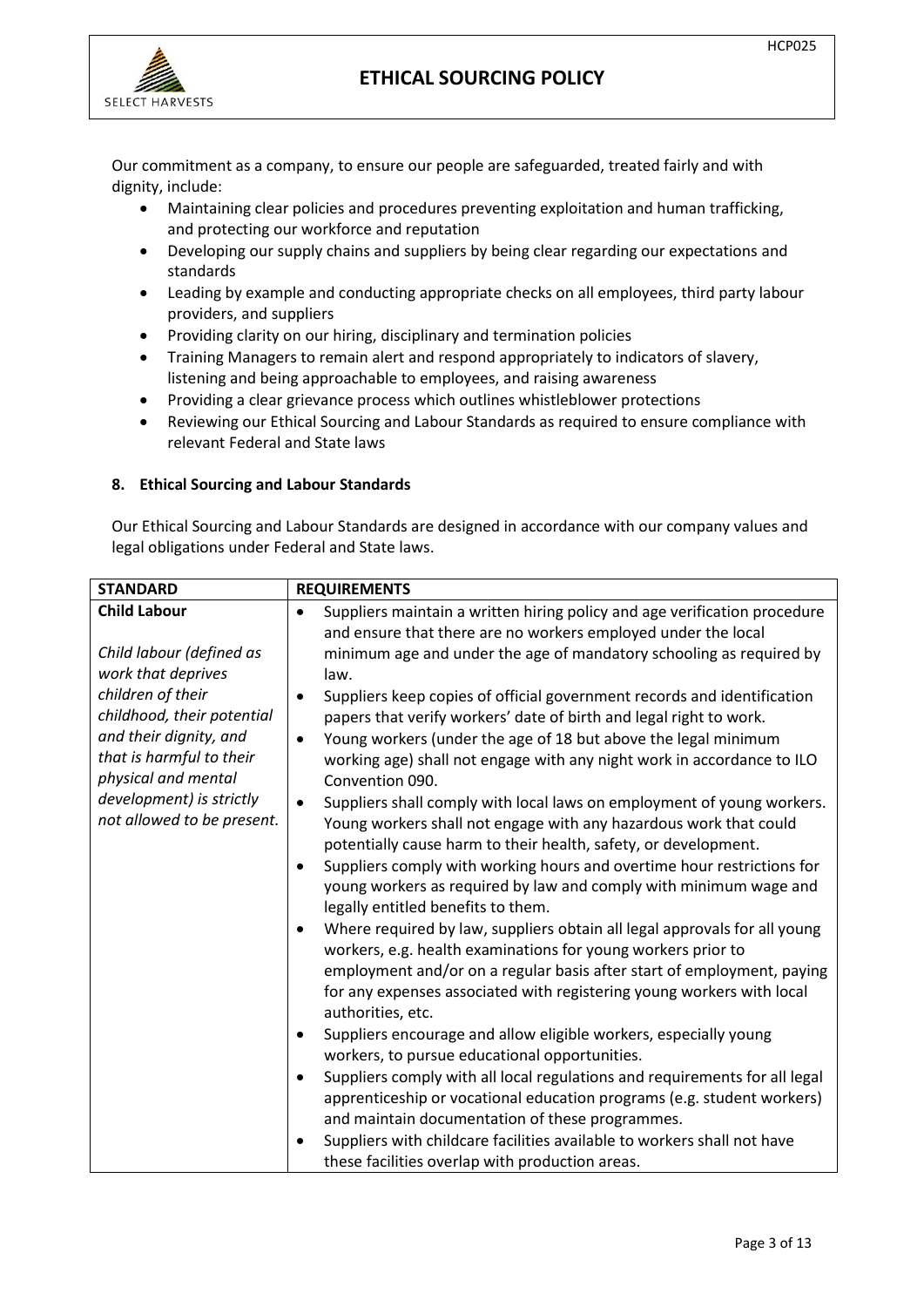

|                                                                                                                                                                                                                                                   | Children are prohibited to access production areas at all times, even<br>$\bullet$<br>when the production areas are not in operation.                                                                                                                                                                                                                                                                                                                                                                                                                                                                                                                                                                                                                                                                                                                                                                                                                                                                                                                                                                                                                                                                                                                                                                                                                                                                                                                                                                                                                                                                                                                                                                                                                                                                                                                                                                                                                                                                                               |
|---------------------------------------------------------------------------------------------------------------------------------------------------------------------------------------------------------------------------------------------------|-------------------------------------------------------------------------------------------------------------------------------------------------------------------------------------------------------------------------------------------------------------------------------------------------------------------------------------------------------------------------------------------------------------------------------------------------------------------------------------------------------------------------------------------------------------------------------------------------------------------------------------------------------------------------------------------------------------------------------------------------------------------------------------------------------------------------------------------------------------------------------------------------------------------------------------------------------------------------------------------------------------------------------------------------------------------------------------------------------------------------------------------------------------------------------------------------------------------------------------------------------------------------------------------------------------------------------------------------------------------------------------------------------------------------------------------------------------------------------------------------------------------------------------------------------------------------------------------------------------------------------------------------------------------------------------------------------------------------------------------------------------------------------------------------------------------------------------------------------------------------------------------------------------------------------------------------------------------------------------------------------------------------------------|
| <b>Equal Opportunity,</b><br><b>Bullying and Harassment</b><br>All workers must be<br>treated with respect and<br>dignity and feel safe at<br>work.<br>Suppliers must not allow<br>discrimination,<br>harassment or bullying at<br>the workplace. | Suppliers shall not engage in or support any form of corporal<br>$\bullet$<br>punishment, mental or physical coercion such as sexual harassment and<br>verbal abuse, as a means to maintaining labour discipline.<br>Suppliers educate and train supervisors and managers to prohibit the<br>$\bullet$<br>use of or threat of verbal and physical violence, including slaps, pushes,<br>screaming, yelling, demeaning language, or verbal intimidation as a<br>means to maintaining labour discipline.<br>Suppliers shall not subject workers to psychological or mental abuse.<br>٠<br>Security practices or pat-downs shall be gender-appropriate and non-<br>$\bullet$<br>intrusive to the workers.<br>(Reference – EEO, Anti-Discrimination, Harassment and Bullying Policy)                                                                                                                                                                                                                                                                                                                                                                                                                                                                                                                                                                                                                                                                                                                                                                                                                                                                                                                                                                                                                                                                                                                                                                                                                                                    |
| <b>Forced Labour</b><br>Forced or involuntary<br>labour is strictly<br>prohibited.                                                                                                                                                                | Suppliers have a written policy prohibiting all forms of forced labour and<br>$\bullet$<br>training is provided to all workers and management to ensure<br>understanding of this policy.<br>Employment is freely chosen. All workers have the right to enter into or<br>$\bullet$<br>terminate their employment without fear of retaliation, threat of<br>physical or mental coercion, or face unlawful notice periods.<br>Overtime work is voluntary, and workers have the right to refuse it.<br>٠<br>Workers shall not be forced to work by a family member, associate, or<br>$\bullet$<br>friend for any reason.<br>Workers retain possession of their own original identification papers or<br>$\bullet$<br>personal things (e.g. passports, visas, ID cards, bank cards, etc.). Where<br>security is a concern and workers do not have access to a safety box,<br>suppliers may retain the worker's documentation if workers provide<br>written consent and the suppliers allow workers access to these<br>documents at all times.<br>Suppliers shall not subject, bind, or encourage workers to employment<br>as a condition of fulfilling terms of debt to a third party or to the<br>employers themselves. Personal loans to workers where repayment<br>terms suggest debt bondage or forced labour is strictly prohibited.<br>Workers have the freedom of leaving the workplace premise at the end<br>$\bullet$<br>of their working shifts (if entrances are guarded for safety reasons,<br>workers shall have free access at all times.<br>Workers shall have the freedom to take designated breaks (e.g.<br>bathroom, drinking water, etc.) or personal leave for family emergencies<br>or illnesses, without fear of retaliation or disciplinary action.<br>Workers shall not be forcibly required to live in employer-owned or<br>٠<br>controlled housing arrangements. For workers who live in employer-<br>owned or controlled housing facilities, the freedom of movement shall<br>not be unreasonably restricted. |
| <b>Freedom of Association</b><br>and Right to Enterprise<br><b>Bargaining</b>                                                                                                                                                                     | Suppliers demonstrate an open attitude towards the activities of worker<br>$\bullet$<br>representative groups and union organisations and do not discriminate<br>against, interfere with or prevent these activities.                                                                                                                                                                                                                                                                                                                                                                                                                                                                                                                                                                                                                                                                                                                                                                                                                                                                                                                                                                                                                                                                                                                                                                                                                                                                                                                                                                                                                                                                                                                                                                                                                                                                                                                                                                                                               |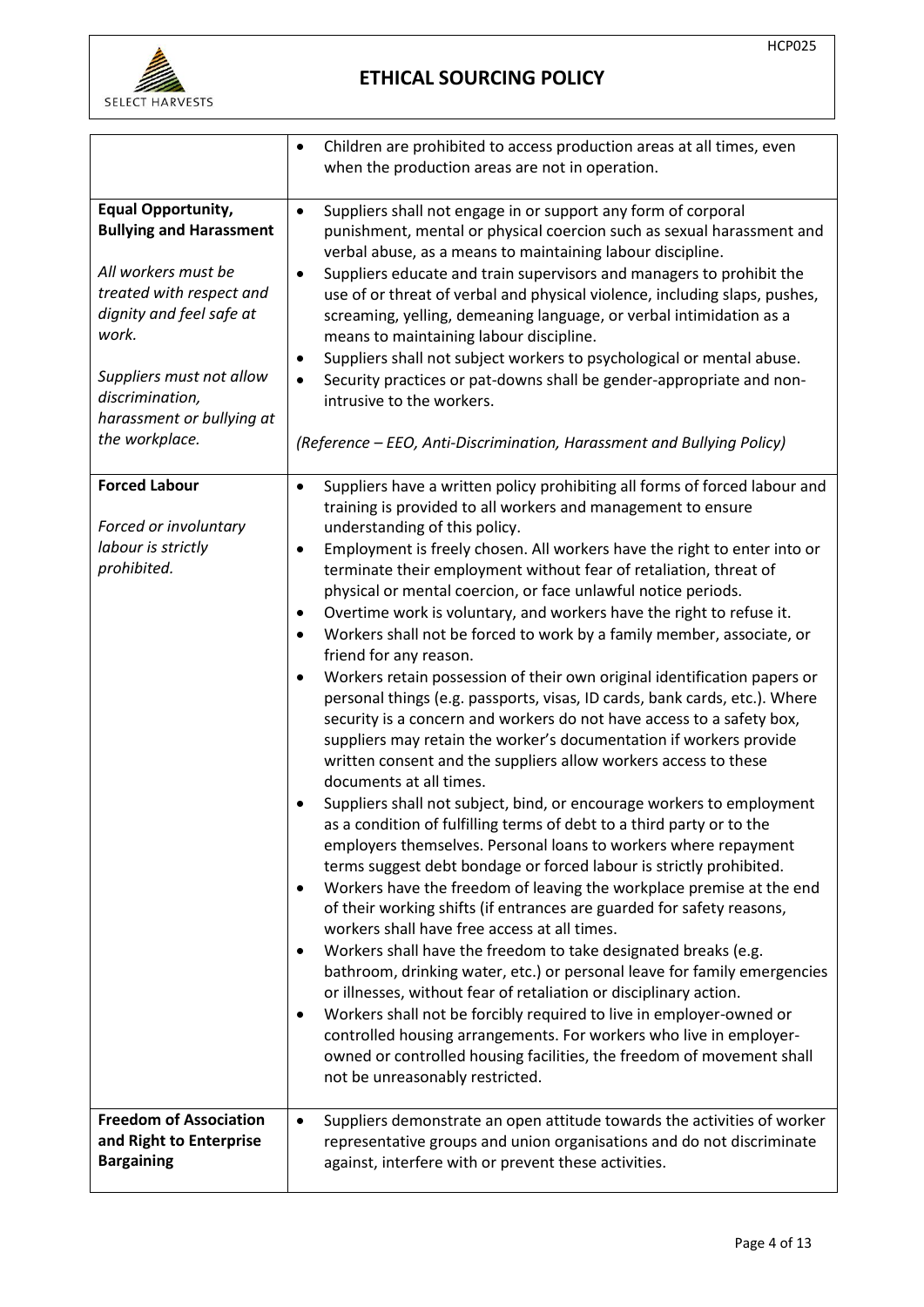

| Workers have the right to<br>freedom of association<br>and may enter into<br>collective bargaining.                                                                                                  | Collective Bargaining Agreements (CBAs) are negotiated freely,<br>$\bullet$<br>voluntarily, and in good faith.<br>Suppliers adhere to the terms of the CBAs.<br>$\bullet$<br>Records are kept of all past and present CBAs.<br>$\bullet$<br>Where the right to freedom of association and collective bargaining is<br>$\bullet$<br>restricted under law, the employer facilitates, and does not hinder, the<br>development of parallel means for independent and free association<br>and bargaining.                                                                                                                                                                                                                                                                                                                                                                                                                                                                                                                                                                                                                                                                         |
|------------------------------------------------------------------------------------------------------------------------------------------------------------------------------------------------------|------------------------------------------------------------------------------------------------------------------------------------------------------------------------------------------------------------------------------------------------------------------------------------------------------------------------------------------------------------------------------------------------------------------------------------------------------------------------------------------------------------------------------------------------------------------------------------------------------------------------------------------------------------------------------------------------------------------------------------------------------------------------------------------------------------------------------------------------------------------------------------------------------------------------------------------------------------------------------------------------------------------------------------------------------------------------------------------------------------------------------------------------------------------------------|
| <b>Grievance Mechanisms</b><br>Suppliers need to have<br>multiple grievance<br>mechanisms, train<br>workers on their options,<br>and keep records of any<br>grievances raised.                       | Suppliers maintain and provide multiple grievance mechanisms (e.g.<br>$\bullet$<br>confidential suggestion boxes, hotlines, email, worker committees,<br>designated space for worker meetings, meetings between management<br>and worker representatives, etc.) as a way to provide confidential and<br>anonymous means for workers to raise grievances.<br>Workers are trained and aware of grievance mechanism options and<br>$\bullet$<br>understand that they can communicate without fear of retaliation,<br>intimidation, harassment, or discrimination.<br>Suppliers maintain a resolution history of grievances raised, including<br>٠<br>evidence of communication between management and workers, and<br>whether or not a resolution was reached.<br>(Reference - Whistleblower Policy)                                                                                                                                                                                                                                                                                                                                                                            |
| <b>Health and Safety</b><br>Health and safety is our<br>number 1 priority, and all<br>our suppliers, must strive<br>to achieve a Zero Harm<br>workplace by preventing<br>injuries before they occur. | Suppliers comply with all applicable laws regarding working conditions,<br>$\bullet$<br>good housekeeping, and provide workers with a safe and hygienic<br>workplace. Health and safety procedures shall comply with all national<br>and local laws.<br>Suppliers have a health and safety policy and provide regular health and<br>$\bullet$<br>safety training to all workers. Training records are maintained.<br>If required by law, suppliers shall have a health and safety committee<br>$\bullet$<br>with documented regular meetings.<br>A senior manager should be assigned to be responsible for health and<br>$\bullet$<br>safety.<br>Suppliers provide adequate and effective ventilation to allow proper<br>$\bullet$<br>circulation of air in the workplace and maintain temperature control.<br>Windows or ventilation systems shall comply with legal requirements.<br>Suppliers provide appropriate and sufficient lighting to allow workers to<br>see potential barriers or obstacles on their way to nearest exits, perform<br>their jobs, and stay alert of their surroundings.<br>Production floors have proper construction, drainage, and maintenance |
|                                                                                                                                                                                                      | to prevent workers from slipping.<br>There shall be sufficient number of functional and sanitary toilets in<br>$\bullet$<br>accordance with local law per floor and gender.<br>All workers have access to potable drinking water and clean water for<br>$\bullet$<br>washing.<br>Smoking is prohibited in areas where there may be fire risks.<br>Where applicable, workers shall be provided with personal protective<br>equipment (PPE) including but not limited to masks, gloves, goggles, ear<br>plugs, guards, and boots at no cost.                                                                                                                                                                                                                                                                                                                                                                                                                                                                                                                                                                                                                                   |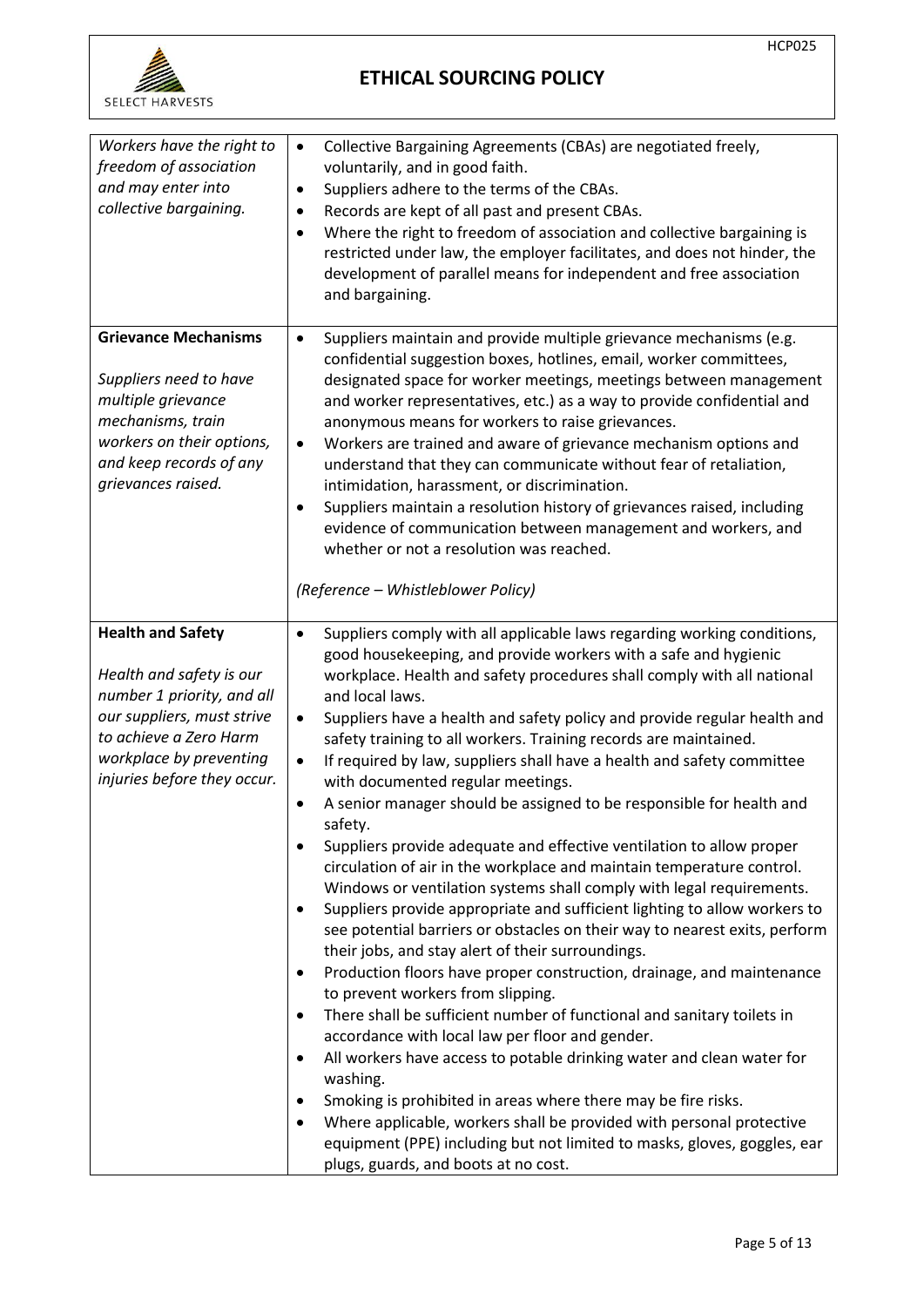



|                                                                                                                                                                                                       | Suppliers comply with all laws regarding machine safety and take all<br>$\bullet$<br>steps to ensure machine safety with operational safety devices or<br>guards.<br>First-aid kits and medical care shall be available onsite at all times.<br>$\bullet$<br>Suppliers have a system to identify, evaluate, and minimise risk from<br>$\bullet$<br>physically demanding work to prevent work-related injuries or health<br>impacts on workers.<br>Suppliers maintain a procedure for handling worker injury and incidents.<br>$\bullet$<br>All incidents are reported and recorded for at least 12 months or longer.<br>Where required by law, incidents are reported to local authorities.<br>Suppliers maintain structural and building safety and maintain all legally<br>$\bullet$<br>required building or construction certificates/reports/permits.<br>Suppliers comply with all applicable laws regarding fire safety and take<br>measures to plan for emergencies and prevent injuries and accidents.<br>(Reference - OHS Policy and Statement)                                                                                                                                                                                               |
|-------------------------------------------------------------------------------------------------------------------------------------------------------------------------------------------------------|-------------------------------------------------------------------------------------------------------------------------------------------------------------------------------------------------------------------------------------------------------------------------------------------------------------------------------------------------------------------------------------------------------------------------------------------------------------------------------------------------------------------------------------------------------------------------------------------------------------------------------------------------------------------------------------------------------------------------------------------------------------------------------------------------------------------------------------------------------------------------------------------------------------------------------------------------------------------------------------------------------------------------------------------------------------------------------------------------------------------------------------------------------------------------------------------------------------------------------------------------------|
| <b>Health and Safety</b><br>(Accommodation)<br>Dormitories and canteens<br>need to comply with<br>health and safety<br>standards.                                                                     | Suppliers have procedures for monitoring and maintaining dormitories<br>$\bullet$<br>or housing accommodations and canteens or kitchens, when provided,<br>to be safe, hygienic, separate from production areas, and meet all<br>related laws regarding building structural integrity, electrical safety, and<br>fire safety.<br>Sleeping areas have clearly identifiable gender segregated options.<br>$\bullet$<br>The living space per resident in the sleeping areas meet or exceed local<br>$\bullet$<br>laws or industry standards, whichever is more stringent.<br>Residents are provided with their own mats or beds and not required to<br>$\bullet$<br>share with others for hygiene purposes.<br>Residents have lockable storage space for personal possessions.<br>٠<br>Residents have free access to sufficient toilets and showers by gender<br>$\bullet$<br>according to local law or industry standard, whichever is more stringent.<br>Potable drinking water is provided to all workers in dormitories and<br>canteens.<br>All kitchen and food service staff have valid health certificates as legally<br>required.<br>Suppliers provide hygienic equipment for food storage and preparation<br>$\bullet$<br>(e.g. refrigerators). |
| Hiring, Disciplinary and<br><b>Termination Practices</b><br>Suppliers need to have a<br>fair and unbiased<br>recruitment process that<br>details recruitment<br>practices and worker<br>expectations. | Suppliers have a recruitment policy and/or procedure that details<br>$\bullet$<br>recruitment practices and worker expectations.<br>Suppliers conduct own due diligence on third-party recruitment partners<br>$\bullet$<br>or agencies to ensure that worker recruitment practices are aligned with<br>their recruitment policy.<br>Workers are not indebted or coerced to work. No workers should pay to<br>$\bullet$<br>work.<br>Workers are not required to leave deposits or identity papers (e.g.<br>passports, visas) or bank cards with their employers.<br>Employment contracts are to be signed with a signed copy provided to<br>$\bullet$<br>each worker for their records.                                                                                                                                                                                                                                                                                                                                                                                                                                                                                                                                                               |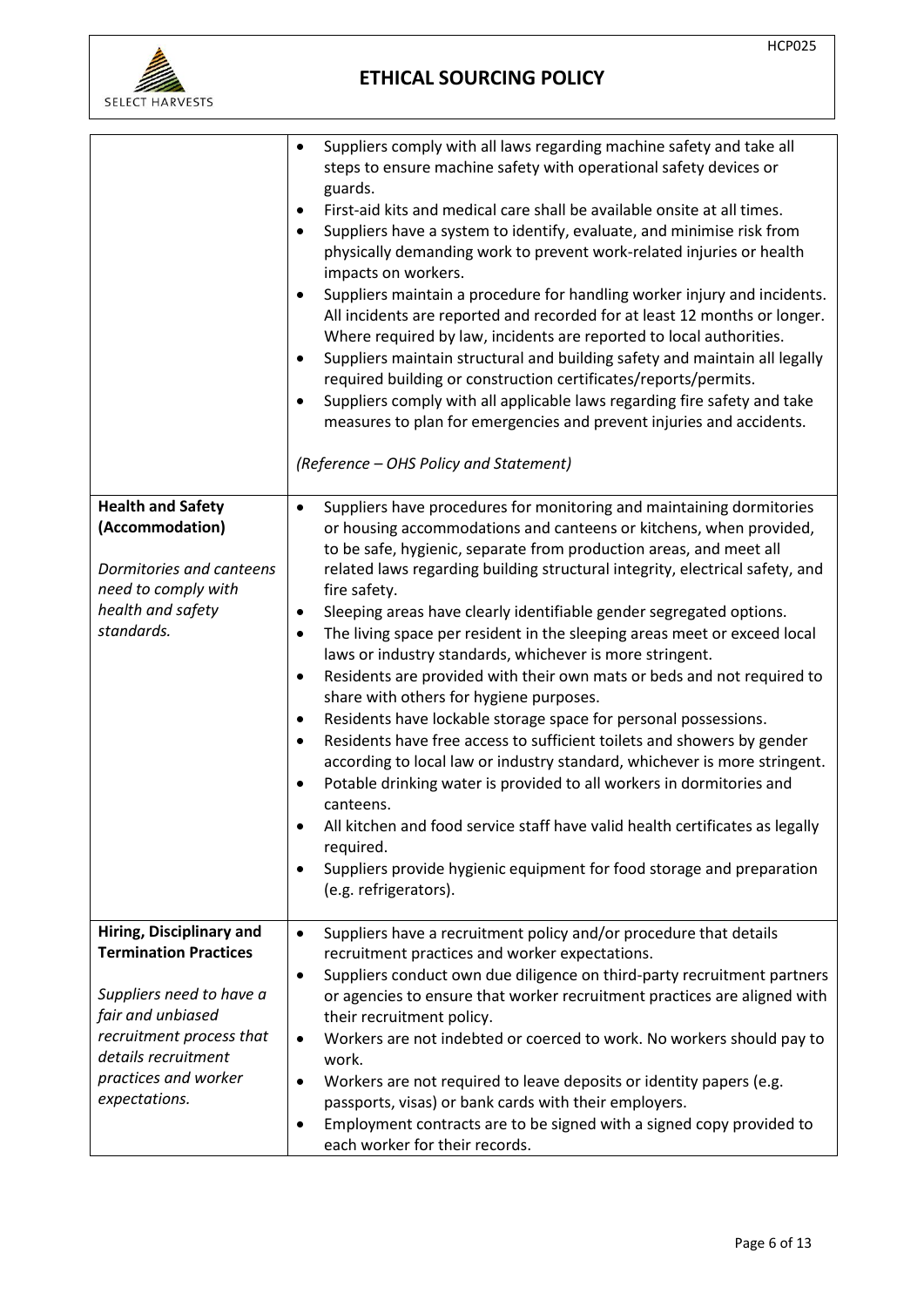

|                                                                                                                                                                                                                                                                                                           | Probationary periods must be outlined in contracts and in alignment                                                                                                                                                                                                                                                                                                                                                                                                                                                                                                                                                                                                                                                                                                                                                                                                                                                                                                                                                                                                                                                                                    |
|-----------------------------------------------------------------------------------------------------------------------------------------------------------------------------------------------------------------------------------------------------------------------------------------------------------|--------------------------------------------------------------------------------------------------------------------------------------------------------------------------------------------------------------------------------------------------------------------------------------------------------------------------------------------------------------------------------------------------------------------------------------------------------------------------------------------------------------------------------------------------------------------------------------------------------------------------------------------------------------------------------------------------------------------------------------------------------------------------------------------------------------------------------------------------------------------------------------------------------------------------------------------------------------------------------------------------------------------------------------------------------------------------------------------------------------------------------------------------------|
|                                                                                                                                                                                                                                                                                                           | with local law.<br>Employment contracts shall comply with applicable local laws and<br>$\bullet$<br>international standards and are written in a language that the worker<br>understands. Employment contracts shall contain but are not limited to<br>information on: scope of work, wage, benefits, leave, working hours,<br>overtime, disciplinary and grievance mechanism.<br>Suppliers document and communicate with all workers a disciplinary<br>$\bullet$<br>policy with regards to escalating disciplinary action steps, workers' code<br>of conduct, suspension and termination. A copy of this<br>acknowledgement shall be kept in the worker's records.<br>Managers and supervisors are trained on the disciplinary procedure and<br>worker engagement practices.<br>Workers are informed when a disciplinary procedure has been initiated<br>$\bullet$<br>against them and have a right to participate and right to appeal without<br>fear of reprisal during this process.<br>Suppliers maintain written records of disciplinary actions taken,<br>including termination records as required by law.<br>(Reference - Recruitment Policy) |
| <b>Legal Compliance</b>                                                                                                                                                                                                                                                                                   | Suppliers have a valid and current business license and all other<br>$\bullet$                                                                                                                                                                                                                                                                                                                                                                                                                                                                                                                                                                                                                                                                                                                                                                                                                                                                                                                                                                                                                                                                         |
| Suppliers must show they<br>operate in full compliance<br>with all applicable local<br>and international laws,<br>rules and regulations<br>relating to business<br>integrity and ethics,<br>transparency, bribery and<br>corruption.                                                                      | documents required for legal operation.<br>Suppliers are transparent with their policies and processes and allow<br>$\bullet$<br>access to all relevant records to ensure compliance including complete<br>and accurate documents related to payroll, time attendance, and<br>production records for the past 12 months at the minimum, or longer if<br>available.<br>Suppliers shall not "coach" workers to provide false or misleading<br>$\bullet$<br>responses to questions during interviews.<br>Suppliers are prohibited to offer, pay, solicit, or accept bribes, including<br>$\bullet$<br>payments, gifts, or other favours intended to take advantage.                                                                                                                                                                                                                                                                                                                                                                                                                                                                                       |
| <b>Management Systems</b><br>Suppliers must have<br>management systems in<br>the form of written<br>policies and procedures to<br>oversee all aspects of<br>compliance, including, but<br>not limited to code of<br>conduct, health and<br>safety, recruitment<br>practices, worker welfare<br>and so on. | Suppliers appoint a senior manager or management team to be<br>accountable for all compliance requirements in the facility.<br>Suppliers maintain a list of local law regulations and customer<br>$\bullet$<br>requirements and routinely update this list to identify and monitor<br>changes in legal compliance.<br>Suppliers communicate policies and procedures to all workers to ensure<br>$\bullet$<br>understanding and implementation.<br>Training and training materials are provided in a language that workers<br>$\bullet$<br>understand, and training records are maintained.<br>There is regular review and update of policies and systems (e.g.<br>$\bullet$<br>meetings with management and workers, workshops and trainings) with<br>changes documented and communicated to workers.<br>Suppliers conduct internal audits (at least annually) to identify<br>$\bullet$<br>improvement opportunities. Audit reports are maintained and available<br>for review.                                                                                                                                                                        |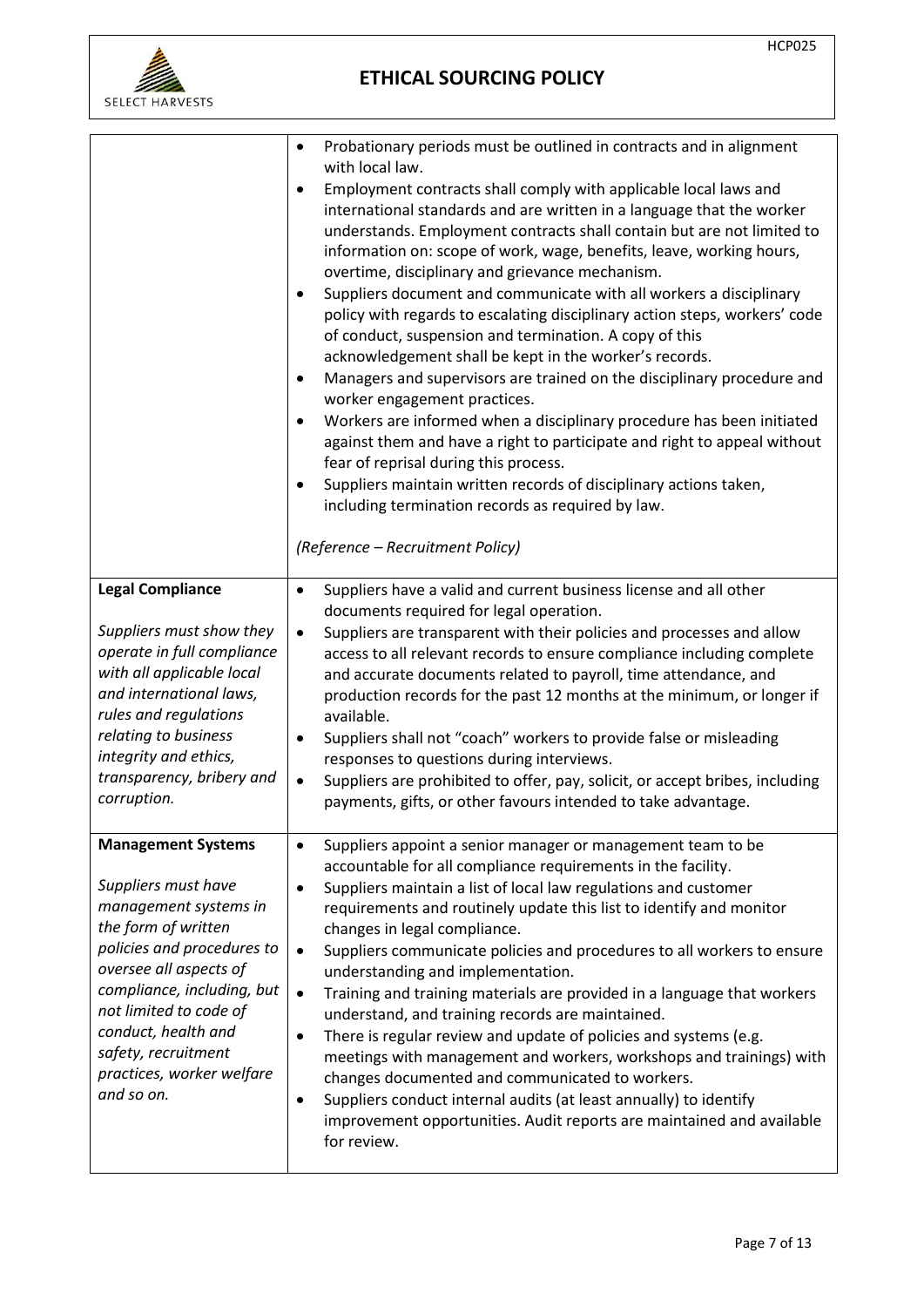

|                                                                                                                                                                                                                                                                                                                                                                                        | (Reference – Code of Conduct, OHS Policy and Statement, Recruitment<br>Policy)                                                                                                                                                                                                                                                                                                                                                                                                                                                                                                                                                                                                                                                                                                                                                                                                                                                                                                                                                                                                                                                                                                                                                                                                                                                                                                                                                                                                                                                                                                                                                                                                                                                                                                                                                                                                                              |
|----------------------------------------------------------------------------------------------------------------------------------------------------------------------------------------------------------------------------------------------------------------------------------------------------------------------------------------------------------------------------------------|-------------------------------------------------------------------------------------------------------------------------------------------------------------------------------------------------------------------------------------------------------------------------------------------------------------------------------------------------------------------------------------------------------------------------------------------------------------------------------------------------------------------------------------------------------------------------------------------------------------------------------------------------------------------------------------------------------------------------------------------------------------------------------------------------------------------------------------------------------------------------------------------------------------------------------------------------------------------------------------------------------------------------------------------------------------------------------------------------------------------------------------------------------------------------------------------------------------------------------------------------------------------------------------------------------------------------------------------------------------------------------------------------------------------------------------------------------------------------------------------------------------------------------------------------------------------------------------------------------------------------------------------------------------------------------------------------------------------------------------------------------------------------------------------------------------------------------------------------------------------------------------------------------------|
| <b>Non-Discrimination</b><br>Suppliers shall treat all<br>workers with dignity and<br>respect.                                                                                                                                                                                                                                                                                         | Suppliers make employment decisions (e.g. recruitment and hiring,<br>$\bullet$<br>promotions, job assignments, compensation, allowances and bonuses,<br>etc.) on the basis of a worker's education, training, demonstrated skills,<br>and job performance.<br>Suppliers shall not discriminate against workers based on individual<br>٠<br>characteristics, race, caste, social background, disease, ethnic and<br>national origin, religion, age, disability, gender, marital status,<br>pregnancy, sexual orientation, political affiliation, and/or participation in<br>worker organisations.<br>All workers have the equal opportunity for employment, promotion,<br>training, and retirement based on their ability and job performance.<br>Suppliers shall not require pregnancy or medical testing of workers as a<br>$\bullet$<br>condition of employment. Suppliers shall not make decisions on a<br>female worker based on her pregnancy status that may result in<br>dismissal, threats, or disadvantages in employment benefits. Pregnant<br>workers shall not be engaged in work that creates substantial risk to<br>themselves and their babies.<br>(Reference - Recruitment Policy, Inclusion and Diversity Policy, EEO, Anti-<br>Discrimination, Harassment and Bullying Policy)                                                                                                                                                                                                                                                                                                                                                                                                                                                                                                                                                                                                            |
| <b>Overseas and Foreign</b><br><b>Migrant Workers</b><br>Overseas or foreign<br>migrant workers (defined<br>as workers who are not<br>citizens or permanent<br>residents of the country<br>of employment) have<br>additional requirements<br>before being allowed to<br>work and suppliers are<br>expected to meet these<br>requirements and not<br>take advantage or exploit<br>them. | Suppliers have a management system in place to monitor and check<br>$\bullet$<br>labour hire agencies against legal compliance and hiring practices.<br>Suppliers communicate a clear policy to all labour hire agencies that no<br>٠<br>recruitment fees or other forms of payment are to be levied to workers.<br>Suppliers ensure that there were no deposits or other charges paid or<br>$\bullet$<br>services provided by workers either for their jobs or to cover other fees<br>at the site or at their place of origin, including fees levied during<br>termination.<br>Employment contracts are signed by workers and accurately reflect the<br>$\bullet$<br>agreed payment, terms and conditions, and are written in a language<br>understood by workers.<br>Where applicable for workers recruited overseas, all workers shall get<br>$\bullet$<br>pre-departure training in their native language and arrival training in a<br>language they understand. Suppliers must work with third-party labour<br>hire agencies to ensure that this requirement is met. If foreign workers<br>are recruited within the country, suppliers shall verify that the<br>conditions for arrival training are met before commencing work.<br>All training or on-boarding records shall be maintained for each worker.<br>$\bullet$<br>Workers shall not have their passports, identity papers, or ATM cards<br>$\bullet$<br>retained for employment. If security is of concern, workers shall be<br>provided with a means of personal retention. If this is not possible,<br>suppliers must receive written permission from workers to safe-keep<br>their documents and allow workers full access at all times.<br>Suppliers have an appointed individual in management, or a translator<br>who speaks the local language of the workers or access to a similar<br>service, to facilitate grievance resolutions. |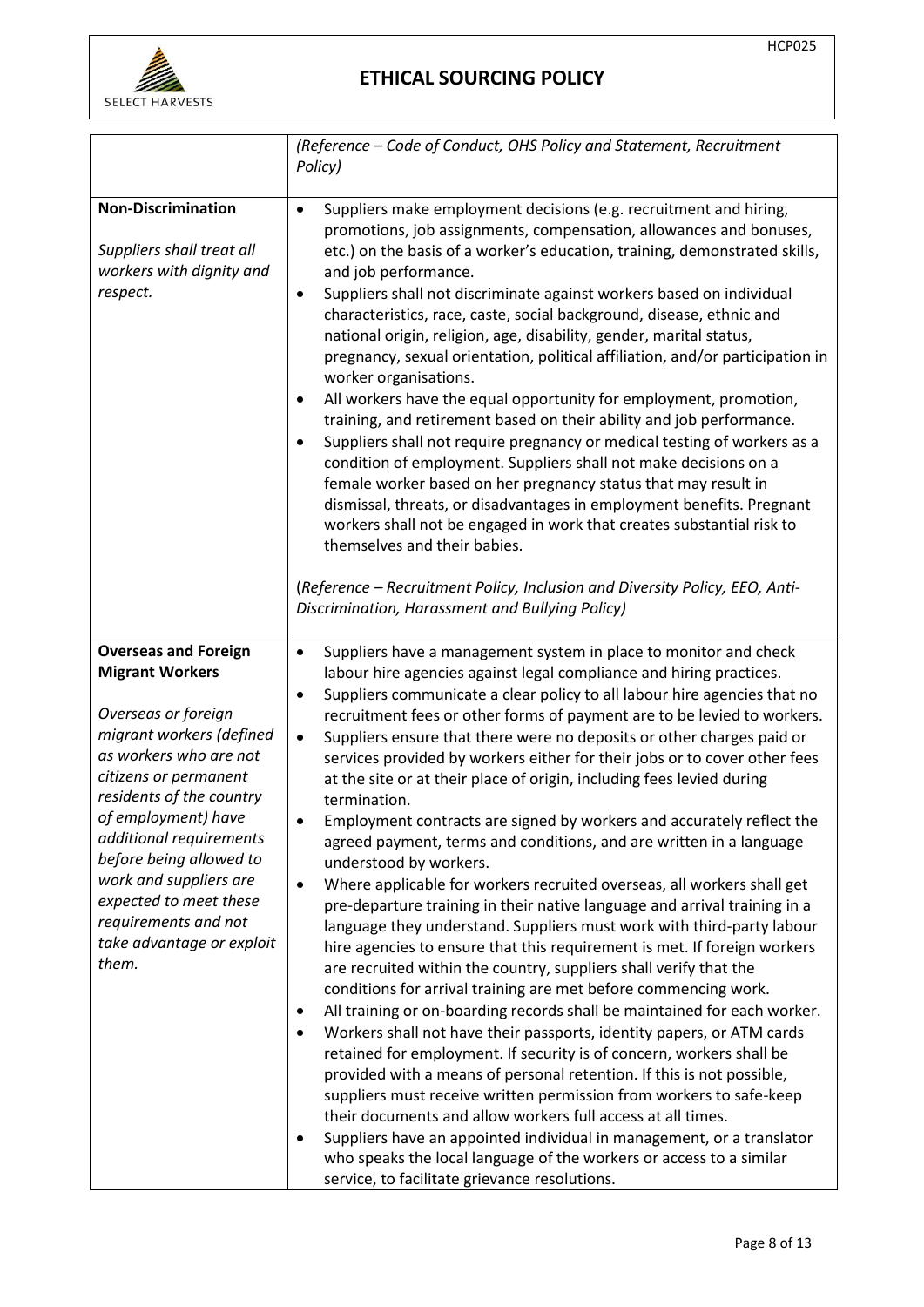

| <b>Subcontracting and</b><br>٠<br><b>Homeworkers</b><br>Policies and procedures<br>need to ensure fairness<br>for subcontractors and<br>homeworkers.                                                                                                                                                                                                                                                                                                                            | Subcontracting and homeworkers are prohibited unless suppliers obtain<br>written approval from SHV. If approved, suppliers shall have policies and<br>procedures in place to control external working arrangements and<br>working conditions, maintain a roster for all homeworkers used, ensure<br>correct payment for homeworkers, as well as maintain all legally<br>mandated documents as required by law.                                                                                                                                                                                                                                                                                                                                                                                                                                                                                                                                                                                                                                                                                                                                                                                                                                                                                                                                                                                                                                                                                                                                                                                                                                                                                                                                                                                                                                                                                                                                                                                                                                                                                                                                                                                                                                                                                                                                                                                                                                                                                                                                                                                                                     |
|---------------------------------------------------------------------------------------------------------------------------------------------------------------------------------------------------------------------------------------------------------------------------------------------------------------------------------------------------------------------------------------------------------------------------------------------------------------------------------|------------------------------------------------------------------------------------------------------------------------------------------------------------------------------------------------------------------------------------------------------------------------------------------------------------------------------------------------------------------------------------------------------------------------------------------------------------------------------------------------------------------------------------------------------------------------------------------------------------------------------------------------------------------------------------------------------------------------------------------------------------------------------------------------------------------------------------------------------------------------------------------------------------------------------------------------------------------------------------------------------------------------------------------------------------------------------------------------------------------------------------------------------------------------------------------------------------------------------------------------------------------------------------------------------------------------------------------------------------------------------------------------------------------------------------------------------------------------------------------------------------------------------------------------------------------------------------------------------------------------------------------------------------------------------------------------------------------------------------------------------------------------------------------------------------------------------------------------------------------------------------------------------------------------------------------------------------------------------------------------------------------------------------------------------------------------------------------------------------------------------------------------------------------------------------------------------------------------------------------------------------------------------------------------------------------------------------------------------------------------------------------------------------------------------------------------------------------------------------------------------------------------------------------------------------------------------------------------------------------------------------|
| <b>Wage and Benefits</b><br>$\bullet$<br>Suppliers must pay the<br>legal minimum wage for<br>$\bullet$<br>regular hours worked or<br>the industry wage agreed<br>$\bullet$<br>within an EBA (if<br>applicable), whichever is<br>$\bullet$<br>higher.<br>Overtime hours need to<br>be correctly paid at<br>٠<br>premium rates as legally<br>required or agreed within<br>an EBA, whichever is<br>$\bullet$<br>higher.<br>$\bullet$<br>$\bullet$<br>$\bullet$<br>٠<br>٠<br>٠<br>٠ | Suppliers maintain complete and accurate payroll documents and<br>worker profiles for each worker for at least 12 months, or longer if<br>required by law.<br>Suppliers pay the legal minimum wage, or the industry wage agreed<br>within a (CBA) if applicable, whichever is higher.<br>Suppliers pay workers correctly on overtime hours at premium rates as<br>legally required or agreed within a CBA, whichever is higher.<br>All workers shall be provided with written information in a language<br>they understand about their employment conditions including wages,<br>incentive systems, compensation and benefits, and bonuses to which all<br>workers are entitled to under applicable law.<br>Suppliers maintain a wage calculation example including regular hours<br>and overtime hours (with premium). Wage calculation shall be<br>communicated to workers and acknowledged in writing.<br>Suppliers provide workers a wage statement or pay slip, which includes<br>information on days worked, standard hourly rate or piece rate,<br>overtime hours and premiums, bonus and all deductions, etc.<br>Workers are paid in a timely manner (if no time frame limits are<br>specified by law, payment must be made within thirty 30 days).<br>Suppliers provide all legally required benefits, including all forms of paid<br>leave (including but not limited public holidays and sick leave), to all<br>workers.<br>Suppliers forward all withholdings to appropriate government<br>authorities as required by law.<br>Suppliers shall not take deductions from workers' wages as a disciplinary<br>measure or any deductions from wages not provided for by law, without<br>written consent from the worker.<br>Workers are paid correctly for all paid time off (e.g. breaks and leaves)<br>and work stoppages, if any, as required by law.<br>Workers have a right to refuse goods and services provided by<br>employer, such as housing and meals. Deductions for these goods and<br>services shall be reasonable and not exceed the actual cost to the<br>suppliers.<br>Suppliers provide workers with all the necessary tools, personal<br>protective equipment (PPE), and uniforms to perform work at no charge.<br>Benefits, such as social insurance, retirement benefits, severance,<br>maternity, etc., are paid correctly and on time, as required by law.<br>Wages for probationary workers are not less that the lowest wage for<br>the equivalent job within the company.<br>Suppliers shall not change or terminate worker contracts for purposes of<br>avoiding wage and benefit requirements. |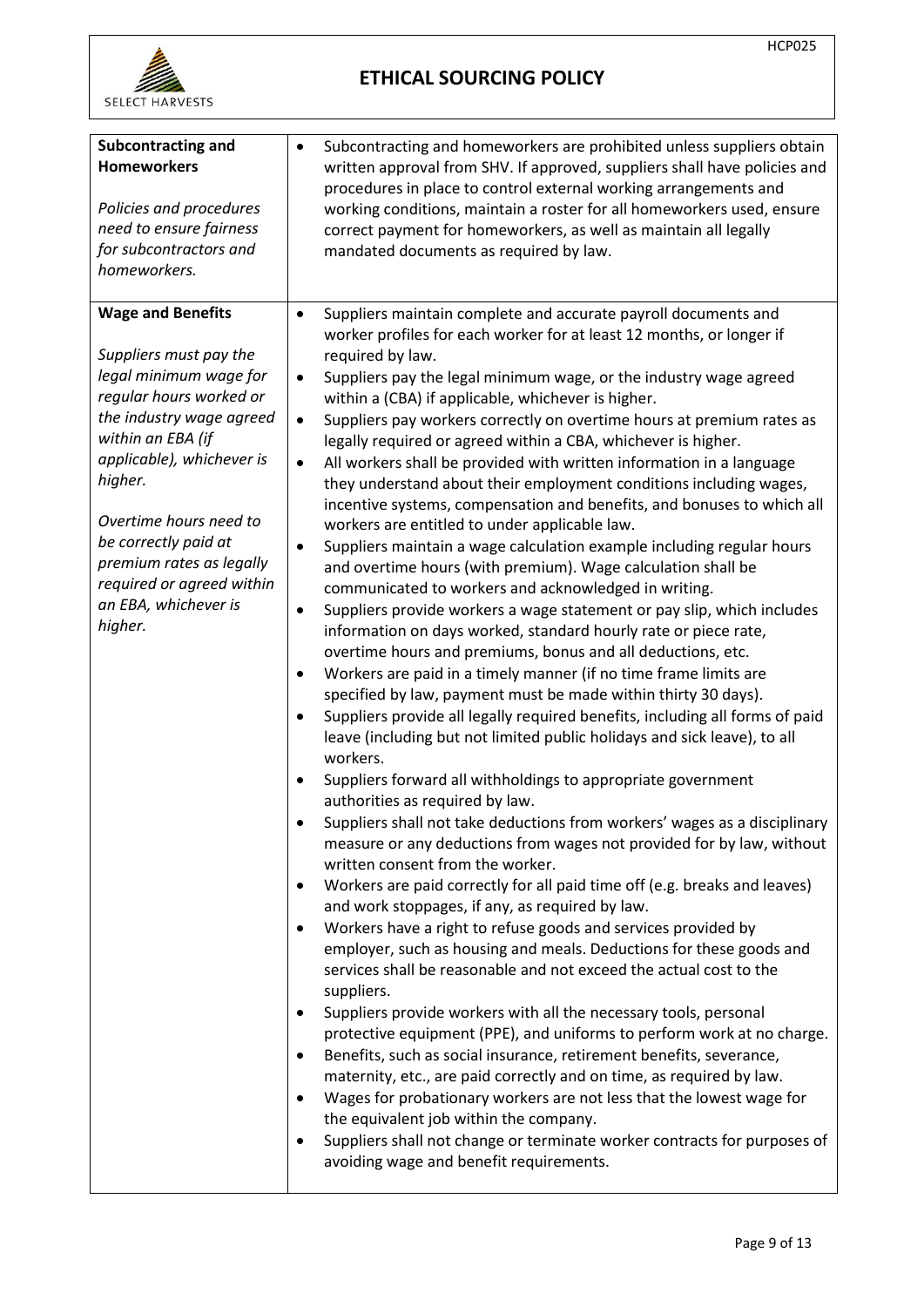

| <b>Working Hours</b>                                                                              | Suppliers keep complete time attendance records for each worker                                                                                                                                                                                                                                                                                                                                                                                                                                                                                                                                                                                                                                                                                                                                                                                                                                                                                                                                                                                                                                                                                                                                                                                            |
|---------------------------------------------------------------------------------------------------|------------------------------------------------------------------------------------------------------------------------------------------------------------------------------------------------------------------------------------------------------------------------------------------------------------------------------------------------------------------------------------------------------------------------------------------------------------------------------------------------------------------------------------------------------------------------------------------------------------------------------------------------------------------------------------------------------------------------------------------------------------------------------------------------------------------------------------------------------------------------------------------------------------------------------------------------------------------------------------------------------------------------------------------------------------------------------------------------------------------------------------------------------------------------------------------------------------------------------------------------------------|
| Working hours should be<br>in accordance with the<br>local laws or EBA,<br>whichever is stricter. | for at least 12 months, or longer if required by law.<br>Suppliers maintain and communicate a working hours policy to all<br>workers. Workers may refuse overtime work without any fear of<br>retaliation, disciplinary actions, or punishments.<br>Regular working hours shall not exceed 48 hours per week or<br>$\bullet$<br>allowable limits under applicable laws or CBA, whichever is stricter.<br>Overtime hours do not exceed the legal limits or 12 hours per week<br>$\bullet$<br>(total of 60 hours), whichever is lesser, however exceptions are<br>made if:<br>allowed by national law or CBA<br>$\circ$<br>safety measures are implemented<br>$\circ$<br>there are exceptional circumstances (e.g. production peaks,<br>$\circ$<br>accidents or emergencies)<br>Suppliers have management systems in place to monitor, determine<br>$\bullet$<br>and remediate excessive working hours to demonstrate<br>management and control of working hours.<br>Workers are provided with at least 1 rest day for every 6 days<br>$\bullet$<br>consecutive work period or required by applicable law or CBA,<br>whichever is stricter.<br>Suppliers provide workers with reasonable meal and rest breaks in<br>$\bullet$<br>accordance with local laws. |
|                                                                                                   | Suppliers comply with national/local laws for workers' entitlements<br>$\bullet$<br>to public and annual holidays.                                                                                                                                                                                                                                                                                                                                                                                                                                                                                                                                                                                                                                                                                                                                                                                                                                                                                                                                                                                                                                                                                                                                         |
|                                                                                                   | Suppliers have a reliable system to keep accurate and complete time<br>$\bullet$<br>records.                                                                                                                                                                                                                                                                                                                                                                                                                                                                                                                                                                                                                                                                                                                                                                                                                                                                                                                                                                                                                                                                                                                                                               |
|                                                                                                   | Suppliers provide a functioning and reliable timekeeping system that<br>allows workers to record their own hours (e.g. punch in, swipe card,<br>etc.).                                                                                                                                                                                                                                                                                                                                                                                                                                                                                                                                                                                                                                                                                                                                                                                                                                                                                                                                                                                                                                                                                                     |

## **9. Selection of Third Party Labour Providers (TPLPs)**

Prior to selecting a TPLP, we need to identify whether it is suitable to engage an LHA or a Contractor for the work or service. LHAs provide workers to perform work or services, whereas contractors generally provide services on a contractual basis for a specified period of time.

## **9.1 Labour Hire Agencies (LHAs)**

SHV ensures that all LHAs we engage with meet the following requirements:

- (a) Provide a signed SHV 'Contractor Agreement' and all required documentation to meet SHV's ethical sourcing requirements
- (b) Comply with all Federal and State legislative requirements
- (c) Comply with all SHV's relevant HR policies and procedures including the Code of Conduct, OHS Policy and Statement, EEO, Anti-Discrimination, Harassment and Bullying Policy, and any other policies as may be required and/or updated
- (d) Align with SHV's values and commitment to Ethical Sourcing and Labour Standards
- (e) Obtain insurance coverage including WorkCover, Professional Indemnity and Public Liability
- (f) Demonstrate practices of compliance in employing workers with working rights in Australia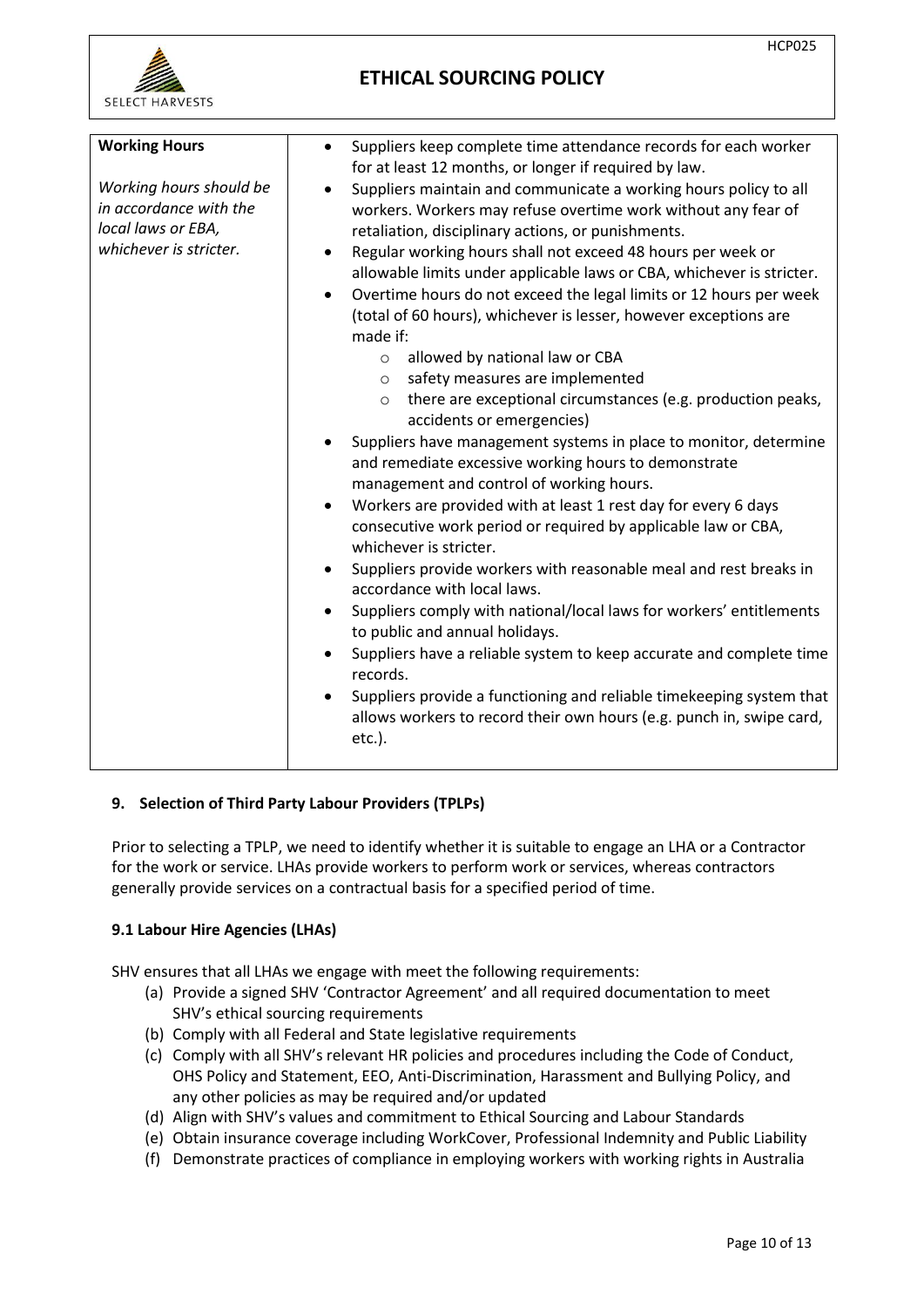



- (g) Provide proof of competence e.g. membership of trade/professional associations and references from previous clients
- (h) Implement a detailed candidate selection process e.g. aptitude testing, health assessments, original or certified qualifications/certificates/licences of candidates sighted and copies kept on file, and reference checks completed to confirm suitability
- (i) Use robust payroll practices with accurate and legitimate payment to workers e.g. tax, penalty rates, superannuation, etc.
- (j) Comply with SHV's clock in system (hand scanning technology)
- (k) Have a Safety Policy and Procedures with an open partnership with SHV to ensure safe work practices are enforced, including site safety induction with a Supervisor or Inductor as detailed in the SHV Safety Manual
- (l) Have a Drug and Alcohol Policy and testing process available

## **9.2 Contractors**

Contractors are subject to the requirements listed in item 9.1, with the exception of item (j) and are required to submit accurate and reliable invoices. Prior to commencing work for SHV, Contractors are required to complete an assessment of their qualifications and safety performance through the Contractor Selection Checklist.

Verification of relevant insurances are to be a part of this evaluation. Please refer to SHV's Safety Manual, Section 9.1 for Contractor Management procedures including:

- Contractor Selection Checklist
- Emergency Contractor Use
- Contractor Induction
- Supervision and Spot Checks
- Contractor Evaluation
- Non-Conformances

### **10. Audits**

As part of SHV's due diligence practices, we conduct random audits on TPLPs and Suppliers to ensure fair payment and treatment in accordance with our Ethical Sourcing and Labour Standards.

If selected for a random audit, TPLPs will be required to provide the following information to ensure correct payments are being made to Labour Hire Workers (LHWs) and Contractors:

- Pay slips
- Pay rate
- Pay rate by hours worked
- Superannuation contributions
- Penalty rates, allowances, etc.

To ensure that all LHWs and Contractors have the legal rights to work in Australia, SHV will request copies of evidence prior to commencement. It is the responsibility of the TPLPs engaged to update SHV with any changes in eligibility once the LHWs or Contractors are on site. The following will be checked to ensure eligibility to work in Australia is valid:

- Visa Expiry
- Visa Classification
- Work Restrictions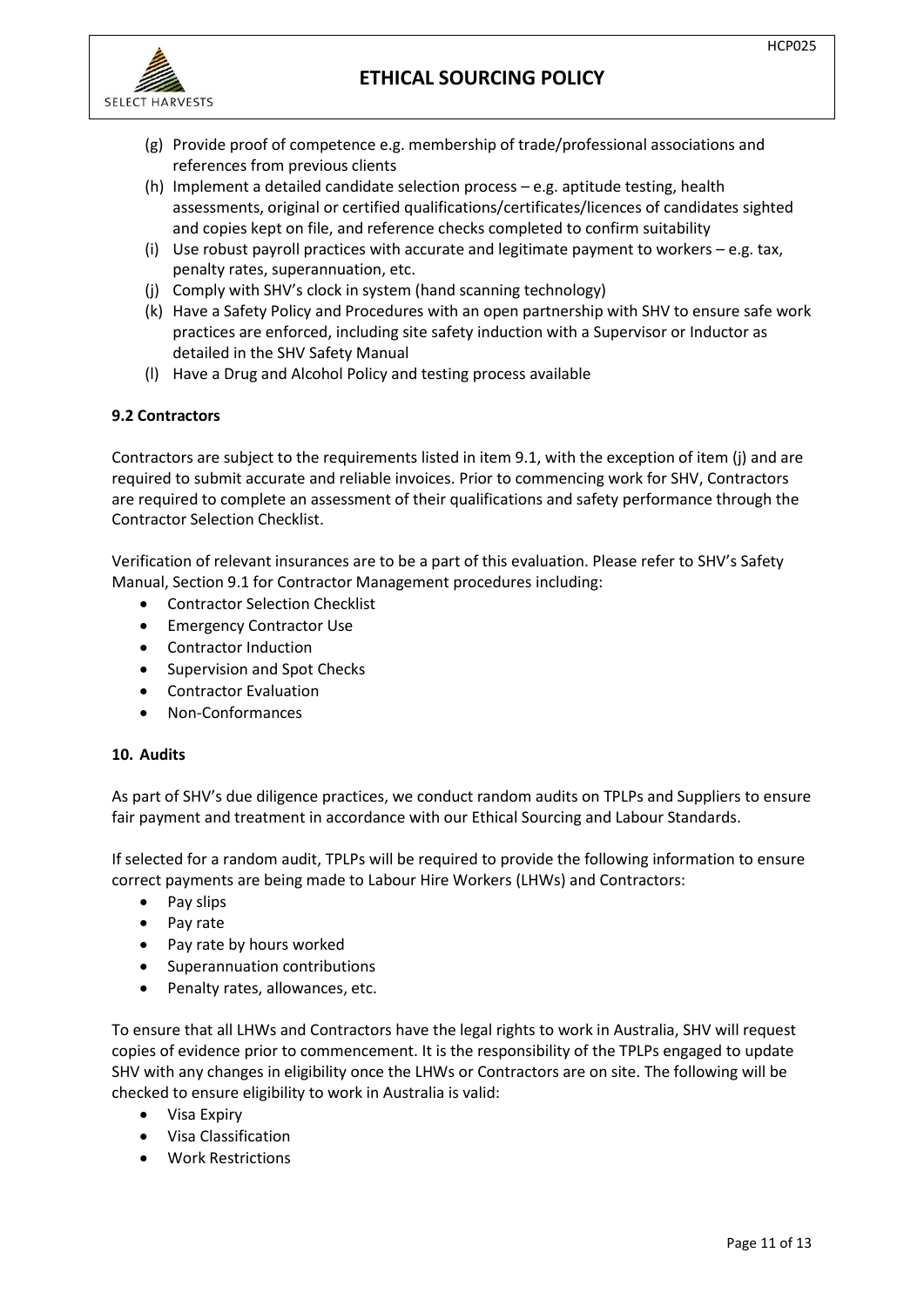

Random supplier audits will be conducted in accordance with SHV's Supplier Audit document. Furthermore, SHV may conduct unannounced site audits of both domestic and international suppliers, which are designed to verify that suppliers are complying with our Ethical Sourcing and Labour Standards.

SHV reserves the right to request audits of any other relevant information as detailed in this policy.

## **11. Breaches**

If a provider is found to have breached SHV's Contractor Agreement, policy or legislative requirements, a review with the HR Department and the respective Manager will be conducted to determine severity and whether there will be a continuation of services.

For serious breaches, contracts shall be terminated with appropriate file notes kept to ensure reoccurrence is eliminated. SHV does not condone unlawful behaviour nor engagement in unlawful activities. Furthermore, SHV does not engage with suppliers who promote slavery practices and unethical behaviour.

## **12. Remedy and Grievance Procedure**

It is important to SHV that if breaches are identified, we are able to provide effective remedies to the affected people and communities where it is identified that our operations have caused or contributed to adverse impacts. The nature of these remedies may differ according to the situation and may include direct engagement with the affected people and communities, or collaboration with our suppliers, police, or other third parties.

SHV is committed to ensuring channels are provided through which adversely affected people and communities can raise complaints or concerns without fear of retaliation, intimidation, harassment, discrimination or victimization.

Anyone who wishes to report concerns or breaches of our Ethical Sourcing and Labour Standards can do so under the following options:

- Verbally or in writing to your immediate Supervisor/Manager
- Verbally or in writing to a member of the HR Department
- In writing as part of our Whistleblower Policy

If you feel unable to report to your immediate Supervisor/Manager, you can notify a member of the HR Department outlined below or send an anonymous report to our postal address:

## **Nick van Luyt** Human Resources and Safety Manager – Food Products Phone: +61 3 9474 3502 Email: [nvanluyt@selectharvests.com.au](mailto:nvanluyt@selectharvests.com.au)

**Sandra Kitt** Human Resources and Safety Manager – Almond Division Phone: +61 3 5052 0315 Email: [skitt@selectharvests.com.au](mailto:skitt@selectharvests.com.au)